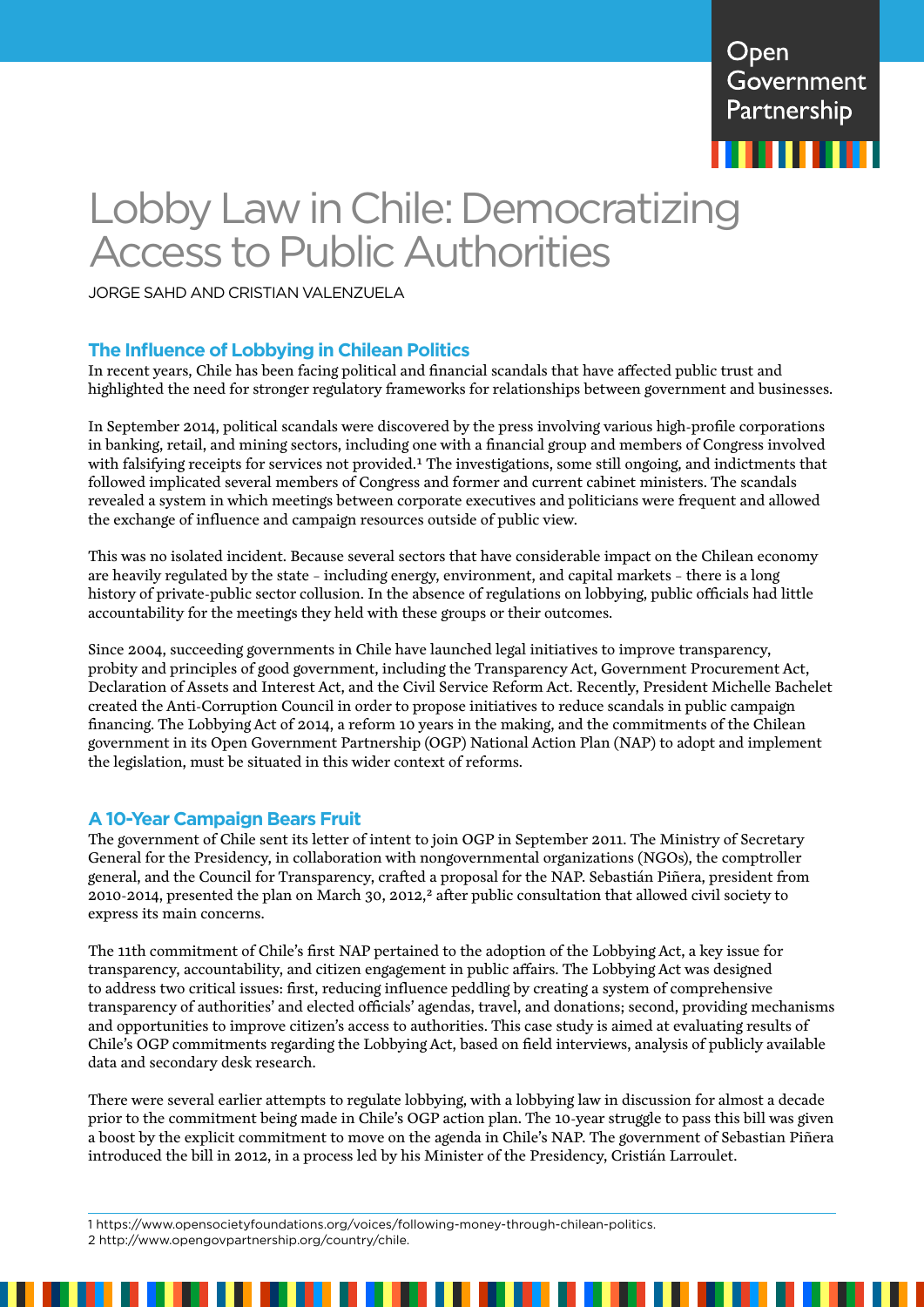A coalition of diverse civil society organizations of more than 40 NGOs and dozens of public intellectuals played a key role in advocating for the law to be passed.3 Key players included organizations such as Transparente Chile and the Fundacion Cuidadano Inteligente. The campaign combined social media campaigns and web-based advocacy, setting up the portal [leydelobby.cl](http://leydelobby.cl/), with traditional advocacy, including working with the Secretary General of the Presidency, the State Modernization Unit, and the Citizens' Defense and Transparency Unit of the Ministry of the Presidency, which has played a key role in the design and implementation of the Lobby Act.

The coalition took a pragmatic stand in its advocacy. Rather than aiming for a perfect piece of legislation, they pushed for the passage of the bill, which although imperfect, would become an important first step. This pragmatism also helped them develop a strong working relationship with the politicians and officials on the other side of the table.4

Although the law had many detractors within Congress, there were a few leading senators and representatives from across the political spectrum that also helped push for the legislation within Congress, and helped achieve the broad consensus needed for its approval. One of the key advocates was Senator Hernan Larraín from the Democratic Independent Union Party, who also serves as the co-anchor of the Legislative Openness Working Group of OGP.

Senator Larrain was a leading voice and contributed to reducing opposition to the Lobby Act by many of his party and coalition colleagues. The former comptroller general, Ramiro Mendoza, was also an active advocate in the Congress's approval of lobbying regulation. The Committee against Conflicts of Interest, Influence Peddling, and Corruption, led by Eduardo Engel, which has the mission of proposing new norms to make government-business relations more transparent, has also been an influential actor.

When the Lobby Act was approved on March 8, 2014, days before President Piñera's mandate ended, Chile became the first country in Latin America with legislation on lobbying disclosure.

The main provisions of the act include<sup>5</sup>:

**•** Establishing legal definitions for lobbying, active (paid lobbyists and unpaid interest managers) and passive subjects (ministers, vice ministers, heads of departments, regional directors of public services, mayors and governors, regional ministerial secretaries and ambassadors, and other public individuals and entities).

**•** Creation of public registers where authorities must disclose information on meetings and individuals/ lobbyists who attended those meetings.

**•** Sanctions and fines.

**•** A mandate for the Council for Transparency to consolidate data on lobbying activities and make it public via a website. The InfoLobby platform was established to periodically publish the number of meeting, travels and donations to the authorities covered by the law, both in aggregate and by public agency. The platform also contains the registration of all lobbyists.

3 <http://leydelobby.cl/historia-del-proyecto.html>

4<https://sunlightfoundation.com/blog/2014/03/06/chile-passes-lobbying-law-a-first-in-latin-america/.>

5 <https://www.leychile.cl/Navegar?idNorma=1060115.>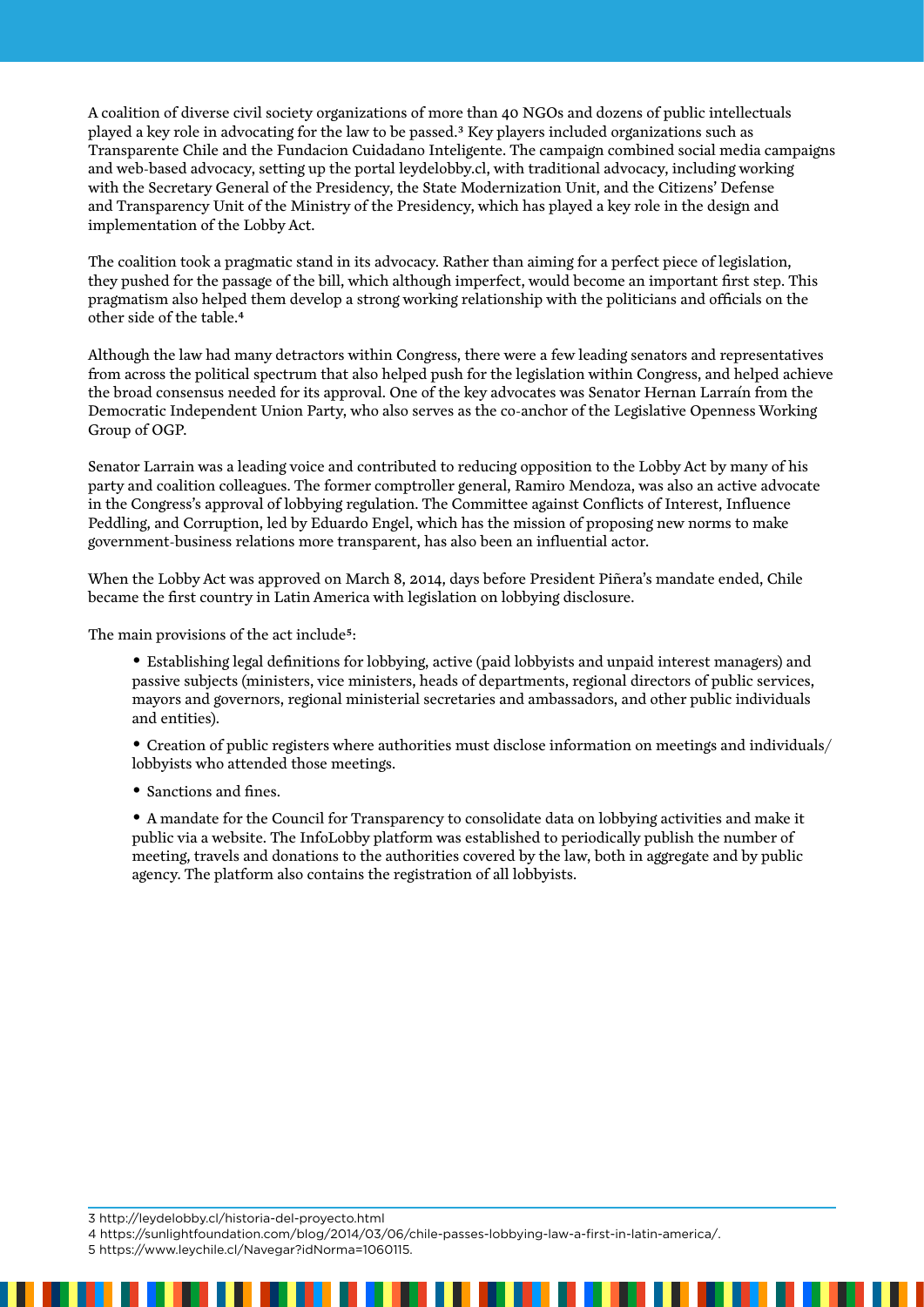# **THE INFOLOBBY PLATFORM:**

http://www.infolobby.cl/

|                                                 | the State of Chile.<br>$A - A +$ | Portal data consolidation Lobby Law of                                        |        | Complaints Act Lobby<br>home                                                                  |                      | Lobby Training Act                       | open linked data                                            | reports |
|-------------------------------------------------|----------------------------------|-------------------------------------------------------------------------------|--------|-----------------------------------------------------------------------------------------------|----------------------|------------------------------------------|-------------------------------------------------------------|---------|
|                                                 |                                  | search by name or position of the taxpayer, public institution or other text. |        |                                                                                               |                      |                                          |                                                             |         |
|                                                 | Ingrese agui su búsqueda         |                                                                               |        |                                                                                               | Search               |                                          |                                                             |         |
|                                                 | Advanced search                  | Records Informed by Body                                                      |        |                                                                                               | How to extract data? |                                          |                                                             |         |
| <b>Hearings and Meetings</b>                    |                                  |                                                                               |        | <b>Travels</b>                                                                                |                      | <b>Donations</b>                         |                                                             |         |
| $Hearinos = 116995$                             |                                  | $Travel = 123959$                                                             |        | InfoLobby contains data submitted by the bodies until October 31, 2016<br>Donations $= 13073$ |                      |                                          |                                                             |         |
| <b>Hearings customers</b>                       |                                  | Hearings by legal persons engaged in                                          |        | Hearings by natural persons engaged in                                                        |                      |                                          | Hearings by public bodies                                   |         |
| <b>YES</b>                                      | 733                              | lobbying or private Interests                                                 |        | lobbying or private interests                                                                 |                      | MUNICIPALITY OF TENO                     |                                                             | 3381    |
| Chilean Chamber of Construction AG              | 250                              | CHILFAN CHAMBER OF<br><b>CONSTRUCTION</b>                                     | 35     | Felipe Del Solar Acüero                                                                       | 92                   |                                          | <b>UNDER SECRETARY OF HOUSING</b><br>AND LIRBAN DEVELOPMENT | 2591    |
| <b>CGE DISTRIBUTION SA</b>                      | 176                              | Auditors Pricewaterhousecoopers                                               | 26     | Carlos Drews RUBILAR                                                                          | 71                   |                                          | MUNICIPALITY OF QUILICURA                                   | 2212    |
| Cia, General de Electricidad SA                 | 170                              | Consultants                                                                   |        | Arcadio Saez                                                                                  | 61<br>55             |                                          | MUNICIPALITY OF SAN ESTEBAN                                 | 1981    |
| Provincial ANFUP Last Hope                      | 147                              | Endesa                                                                        | 25     | Juan Seguel Trujillo<br><b>RENE MUGA</b>                                                      | 54                   | CHAMBER OF DEPUTIES                      |                                                             | 1716    |
| Endesa (Empresa Nacional de<br>Electricidad SAV | 108                              | Kibernum SA                                                                   | twenty | PINTO PATRICK ARIZTIA                                                                         | 54                   | MUNICIPALITY OF curacavi                 |                                                             | 1712    |
|                                                 |                                  | Multitudes Foundation                                                         | 19     |                                                                                               |                      |                                          |                                                             |         |
| 罗伯                                              |                                  | Walmart Chile Inmobiliaria Ltda.                                              | 18     | w<br>$\overline{16}$                                                                          |                      | 罗群                                       |                                                             |         |
|                                                 |                                  | 3 样                                                                           |        |                                                                                               |                      |                                          |                                                             |         |
| Hearings by the authority                       |                                  | <b>Hearings by subject</b>                                                    |        | Donations by position of authority                                                            |                      |                                          | Donations by public bodies                                  |         |
| Mayor                                           | 46299                            | None of the above.                                                            | 96346  | Minister                                                                                      | 2629                 |                                          | SECRETABLAT OF EDUCATION.                                   | 1163    |
| Other                                           | 16039                            | Elaboration, enactment,                                                       | 11335  | Mayor                                                                                         | 1977                 | SECRETARIAT OF FOREIGN<br><b>AFFAIRS</b> |                                                             | 465     |
| regional director of public service             | 11232                            | amendment, repeal or rejection of<br>administrative acts, bills and laws.     |        | Councilor                                                                                     | 1485                 | SECRETARIAT OF JUSTICE                   |                                                             | 380     |
| Director of municipal works                     | 10234                            | and also the decisions made by<br>taxpavers                                   |        | Undersecretary                                                                                | 1329                 | CHAMBER OF DEPUTIES                      |                                                             | 310     |
| regional ministerial secretary                  | 8114                             | Design, implementation and                                                    | 7622   | Other                                                                                         | 992                  | MUNICIPALITY OF CHILLAN                  |                                                             | 303     |
| Councilor                                       | 7404                             | evaluation of policies, plans and<br>programs made by taxpayers.              |        | regional director of public service                                                           | 821                  |                                          | SECRETARIAT FOR ECONOMY                                     | 283     |
|                                                 |                                  |                                                                               |        |                                                                                               |                      |                                          |                                                             |         |

#### **Assessing Progress**

With the enactment of the Lobby Act, Chile fulfilled the commitment made in its first NAP. The second NAP, for 2014-2016,<sup>6</sup> included commitments pertaining to the implementation of the act, organized in six milestones under the responsibility of the Citizen's Defense and Transparency Unit of the Ministry of the Presidency. Four of the six milestones have been achieved, including the enactment of complementary regulation of the Lobby Act; the training of active and passive lobbying subjects; and the implementation of technological support to address inquiries during the implementation stage.7

The information available through the InfoLobby platform allows the development of a general perspective on the implementation process of the Lobby Act and how different active and passive subjects are adjusting their work to fulfill the requirements of the law. Although at an initial stage, a positive trend towards the formalization of the activities of authorities may be identified. However, implementation has been uneven among authorities and relies heavily on the political will of authorities or elected officials. That said, both the data that is published – and that which isn't – can become powerful tools for public accountability of authorities.

At the time of completion of the 2014-2015 Independent Reporting Mechanism Progress Report reviewing Chile's OGP commitments, the Lobby Act had been in force for nine months. As of July 2015, the total meetings registered on the InfoLobby platform was 7,768; the total travel registry amounted to 15,215 trips; and the total registry of donations reached 2,799.8

6 [http://www.cdc.gob.cl/wp-content/uploads/2015/07/Plan-de-Accion-2014-16-CHILE-OFICIAL.pdf.](http://www.cdc.gob.cl/wp-content/uploads/2015/07/Plan-de-Accion-2014-16-CHILE-OFICIAL.pdf) 7 2014-2015 IRM Mid-term Progress Report: [http://www.opengovpartnership.org/sites/default/files/Chile\\_IRM\\_2014-15\\_0.](http://www.opengovpartnership.org/sites/default/files/Chile_IRM_2014-15_0.pdf) [pdf.](http://www.opengovpartnership.org/sites/default/files/Chile_IRM_2014-15_0.pdf)

8 All data is retrieved from the official consolidation platform of the Lobby Act at<http://www.infolobby.cl>.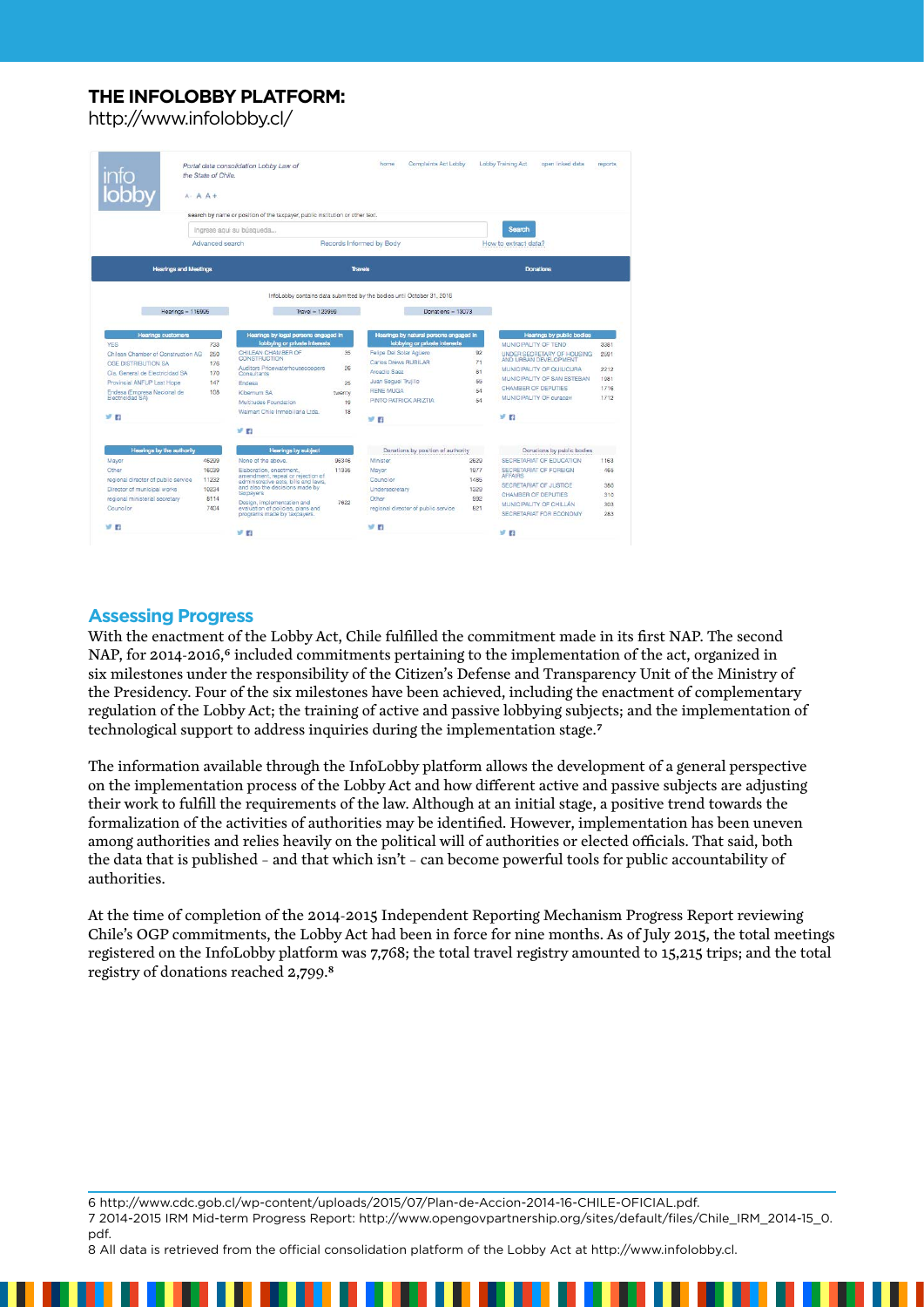#### **EVOLUTION OF LOBBY REGISTRY:**



The latest information available for this report (June 2016), indicates that the total meetings registered in the Lobby platform since November 2014, is 87,195; total travel of 93,043 trips; and the total registry of donations reached 11,366, with an average registry of 9,258 and a more recent average (in the last 6 months) of approximately 13,000 (7% of the total registries). However, there is no registry of the rejected meetings or the meetings that take place without being reported on the InfoLobby Platform.

# **EVOLUTION OF LOBBY REGISTRY** Data as on June 2016



The Council for Transparency recently reported that 60 mayors have not registered meetings in the Lobby platform.9 On a similar note, by analyzing the data provided by InfoLobby, we find significant differences in the number of meetings reported by ministers and congressman.

9 [http://www.consejotransparencia.cl/60-alcaldes-no-han-reportado-audiencias-de-lobby-o-gestion-de-intereses](http://www.consejotransparencia.cl/60-alcaldes-no-han-reportado-audiencias-de-lobby-o-gestion-de-intereses-tras-10-meses-de-vigencia-de-la-ley/consejo/2016-06-22/113721.html.) [-tras-10-meses-de-vigencia-de-la-ley/consejo/2016-06-22/113721.html.](http://www.consejotransparencia.cl/60-alcaldes-no-han-reportado-audiencias-de-lobby-o-gestion-de-intereses-tras-10-meses-de-vigencia-de-la-ley/consejo/2016-06-22/113721.html.)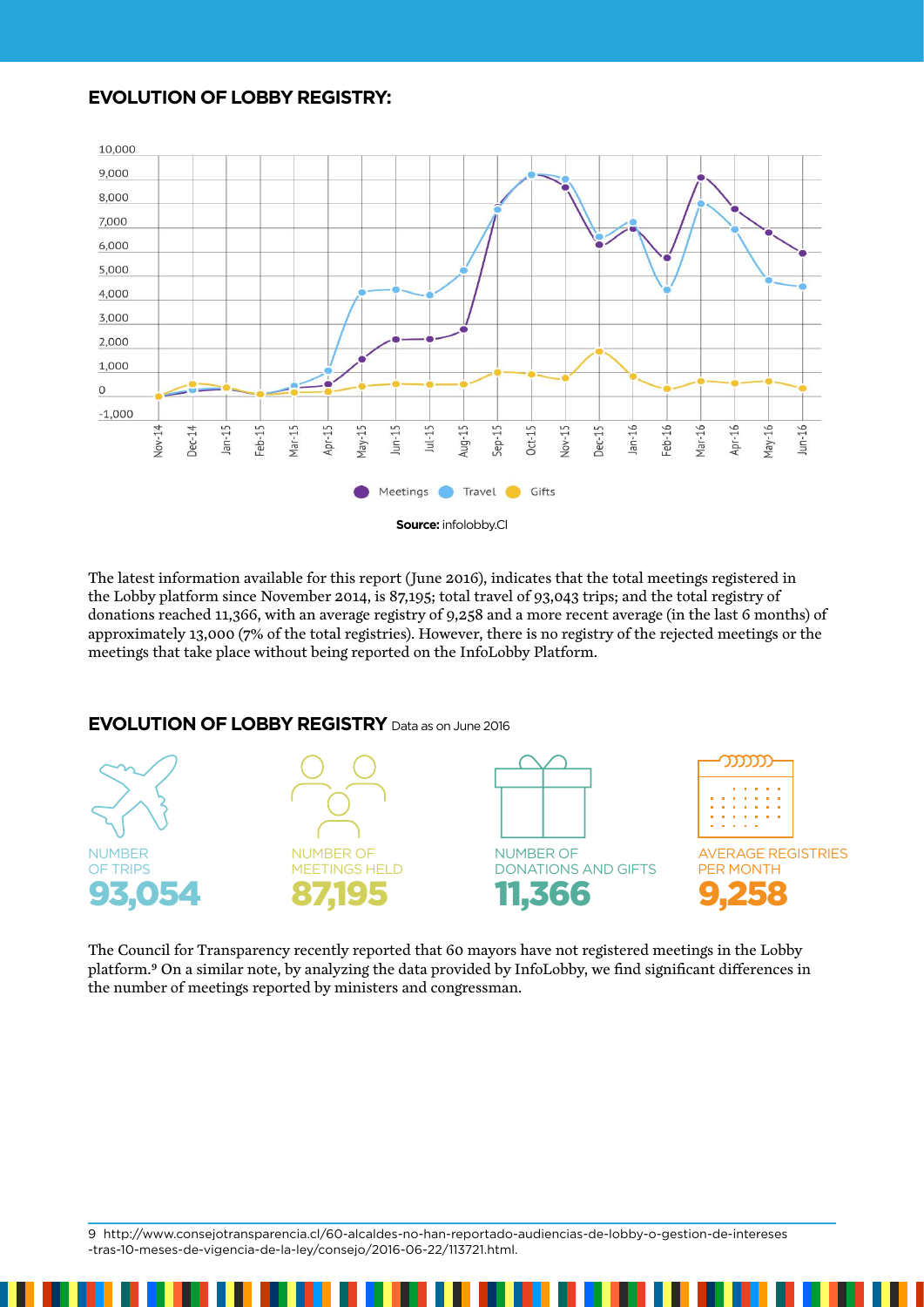## **MEETINGS IN MINISTRIES**

| Energy                  | 260 |
|-------------------------|-----|
| Culture                 | 170 |
| Transport               | 136 |
| <b>Public Works</b>     | 124 |
| Mining                  | 123 |
| Housing                 | 102 |
| Economy                 | 86  |
| Health                  | 83  |
| Environment             | 81  |
| Government              | 68  |
| Labor                   | 60  |
| State                   | 49  |
| Agriculture             | 47  |
| Social Development      | 40  |
| Justice                 | 39  |
| Presidency              | 30  |
| Education               | 26  |
| Sports                  | 26  |
| Treasury                | 24  |
| <b>Nacional Assets</b>  | 16  |
| Defense                 | 16  |
| Foreign Affairs         | 11  |
| Women and Gender Equity | 6   |

**Source:** infolobby.Cl

In the case of the ministries, 1,623 meetings have been reported on the platform. The average number of meetings per ministry is 70 in the almost 20 months since implementation of the Lobby Act. However, only nine ministries report 70 or more meetings, and 14 ministries report less. For example, the Ministry of Women and Gender Equity, which has been active in the recent year with the discussion of the new the Abortion Act and other critical legislative issues, has only reported six meetings in the past 20 months. Many of the interviewees raised this issue and questioned whether all authorities are obeying the law.

In a similar vein, Congress data shows significant differences between representatives. There are three congressmen that in the last 20 months have not reported any meetings. The total meetings reported through the platform sum up to 1,716. The average of sessions per representative is 14 in almost 20 months of implementation of the Lobby Act. However, only 50 representatives report 14 or more meetings, and 70 representatives report fewer.

Observance of the Lobbying Act has been greater in central government than local governments. However, given the law is at an early stage, there is some resistance to fulfilling its obligations fully. According to the Council for Transparency, among 44,649 officials obliged to register their meetings, only 15% have reported meetings to the public.10 It's clear from the data that implementation of the law is providing more information than available before, but there is still a long way to go before the information becomes comprehensive.

#### **Democratizing Effect of the Lobby Law**

The majority of the actors interviewed for this case study indicate that – in addition to the formalization of the relationships between public and private actors – there is also a democratizing effect in the implementation of the Lobby Act. As María Jaraquemada, from the NGO Espacio Publico, recalls: "Before the Lobby Act, you needed a contact, an email, or the telephone of somebody to get near an undersecretary, a minister, a mayor, or a congressman. Nowadays, any person can enter the web platform or fill out a form to ask for a meeting."<sup>11</sup>

The data confirms this phenomenon and suggests that the scope of the relationships between private and public interests has broadened as an effect of the implementation of the Lobby Act. More organizations, big, medium and small corporations, and neighborhood councils, among others, have been able to ask for meetings and meet with authorities. Before the enactment of the law, usually only big corporations and influential interest groups had the means and contacts to access authorities. As of June 2016, more than 16,000 people, entities, and organizations, have been represented in meetings under the Lobby Act. They include corporations, universities, neighborhood councils, professional and commercial societies, labor unions, NGOs, foundations, and schools.

10 Assessment of the Lobbying Act, Council for Transparency. June 2016. 11 Maria Jaraquemada, incidence director, Espacio Publico. June 16, 2016.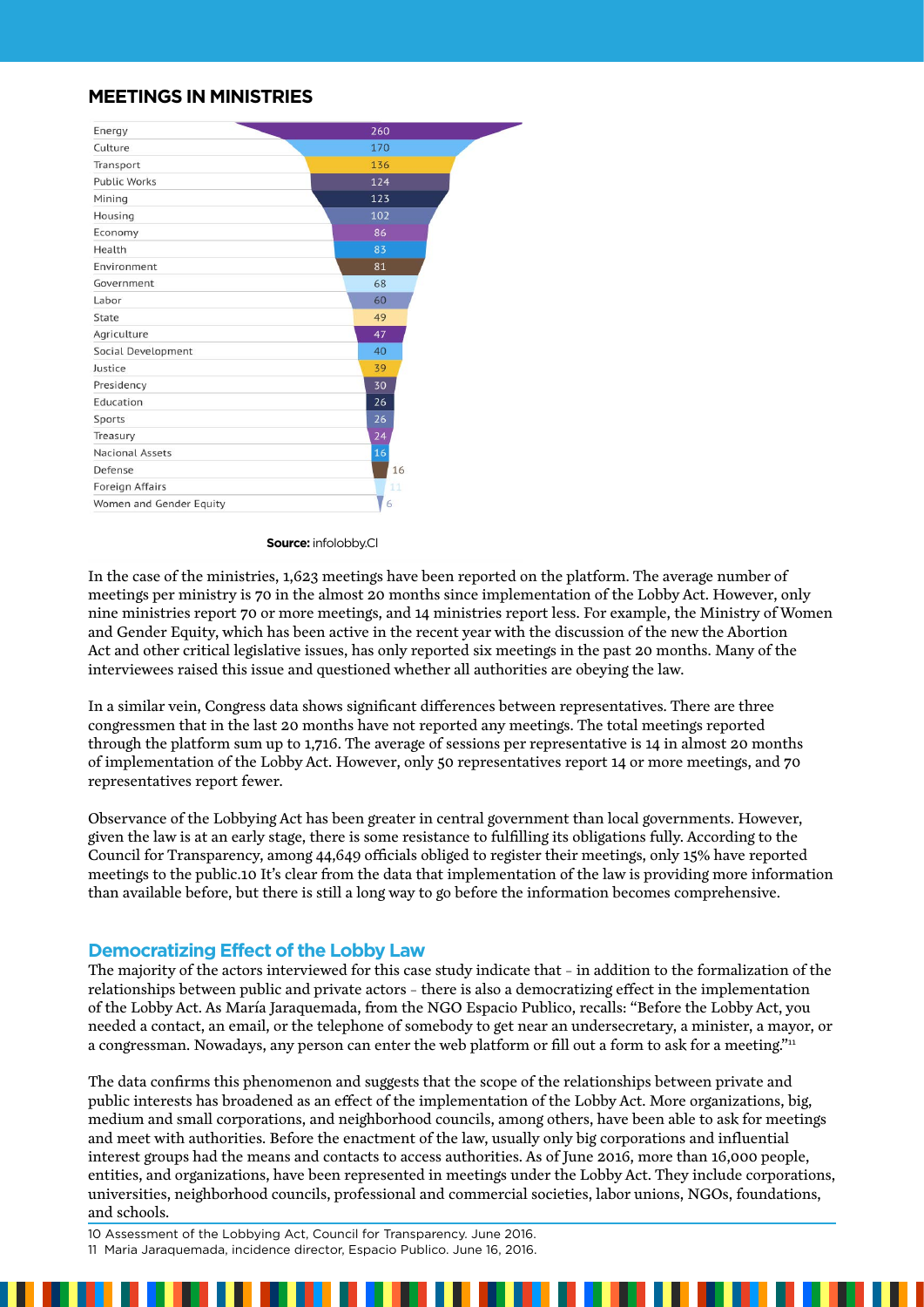Even though many of these organizations may have been granted meetings before the law, they now have the right to request a meeting, and in many cases they are granted, formalizing access and in many cases broadening it as well. Before the law, to approach a public authority, citizens needed a personal contact. The challenge now is how small groups, grassroots organizations, and advocates can harness the opportunity Lobbying Act provides. While access has certainly opened up, personal contacts still facilitate access to public servants. As Alberto Precht, from Transparent Chile notes, "These laws are not going to resolve the issues of access to authorities. What the Lobbying Act allows is to make this access more transparent. I do not imagine a normal citizen waking up in the morning to check transparency or lobby data."12

More broadly, the law has contributed to shaping a new standard in public-private relations, setting rules and a framework to promote interests before public authorities. Its main long-term impact will be seen in how it manages to further democratize access to authorities by citizens.

#### **Increased Accountability and Oversight**

Prior to the Lobbying Act, since there was no data on how many meetings authorities held – except for that voluntarily registered by public officials or representatives – there was no evidence allowing citizens to demand compliance from authorities' on commitments agreed in meetings. Since the law establishes the obligation to report meetings, travels, and donations, along with a registry for lobbying companies, today the activities, arrangements and communications between public and private sector are available for public and media scrutiny.<sup>13</sup> According to the Transparency Council, the platform lists an average of 8,000 visits per month.<sup>14</sup>

Before the enactment of the Lobbying Act, there was no information about countless activities, communications, and meetings between authorities with various groups. José Miguel Wilson, a journalist from the newspaper La Segunda, says: "The main effect of the Lobbying Act is to allow the disclosure of a series of occupations and activities that were done in the name of lobby."15 In that sense, Raul Ferrada, executive director of the Council for Transparency, affirms that "in Chile today, there are more than 4,017 registered lobbyists – people that declare they do lobby (…) Before the law came into effect this data was not available, providing an outstanding tool for public oversight."16

There have been a number of news articles denouncing noncompliance with the lobbying rules. La Segunda has published several articles using the information available from InfoLobby naming and shaming legislators and government officials.<sup>17</sup> Finally, greater levels of transparency and accountability have set more limits about what groups can do and what not. As Gonzalo Cordero, a founding partner the lobbying agency Azerta, says: "The Lobbying Act has allowed more public debate over the relationships between the public and the private sector. There is more transparency, public meetings, and issues being discussed."<sup>18</sup>

The Lobbying Act has also served to bring more transparency and information about preliminary negotiations into government procurement. The law allows companies interested in making their products known or positioning their brands to set up meetings with potential public sector clients, making those preliminary contacts more transparent.19 New companies may offer their products through ChileCompra, the public platform for government procurement.

#### **A Tool for Performance Management**

The InfoLobby platform and the information stored is being used by some authorities as a performancemanagement tool – for example, to check the frequency of meetings and what kind of constituents have been received, to address the issues discussed with constituents, and to create statistics. Since the act provides information to authorities through the public registries, officials and representatives may make data-driven decisions, as the Segunda journalist Wilson confirms: "Some authorities think that lobbying activities are negative. Others, like the minister of health, Carmen Castillo, have proven that the use of this law can be a great tool for public management. They register all the meetings and the details of the issues discussed, and provide follow up on the results."20

12 Interview with Alberto Precht, executive director, Chilean Chapter of Transparency international. June 24, 2016.

17 For example: [http://impresa.lasegunda.com/2015/11/27/A.](http://impresa.lasegunda.com/2015/11/27/A)

18 Interview with Gonzalo Cordero and and Ian Mackinnon, lobbyists, Azerta Consultores, June 17, 2016 19 Interview with Rodrigo Mora, chief of division, Citizen's Defense Unit and Transparency, Ministry of the Presidency. June 17, 2016.

<sup>13</sup> Interview with Jose Miguel Wilson, journalist , La Segunda. June 24, 2016.

<sup>14</sup> Raúl Ferrada, executive director of the Transparency Council.

<sup>15</sup> Interview with Jose Miguel Willson, journalist of la Segunda. June 24, 2016.

<sup>16</sup> Interview with Raul Ferrada, executive director, Council for transparency. June 25, 2016.

http://impresa.lasegunda.com/2016/02/17/A/P42SHRQ0/O12SHVRU.

<sup>20</sup> Interview with Jose Miguel Wilson, journalist, La Segunda. June 24, 2016.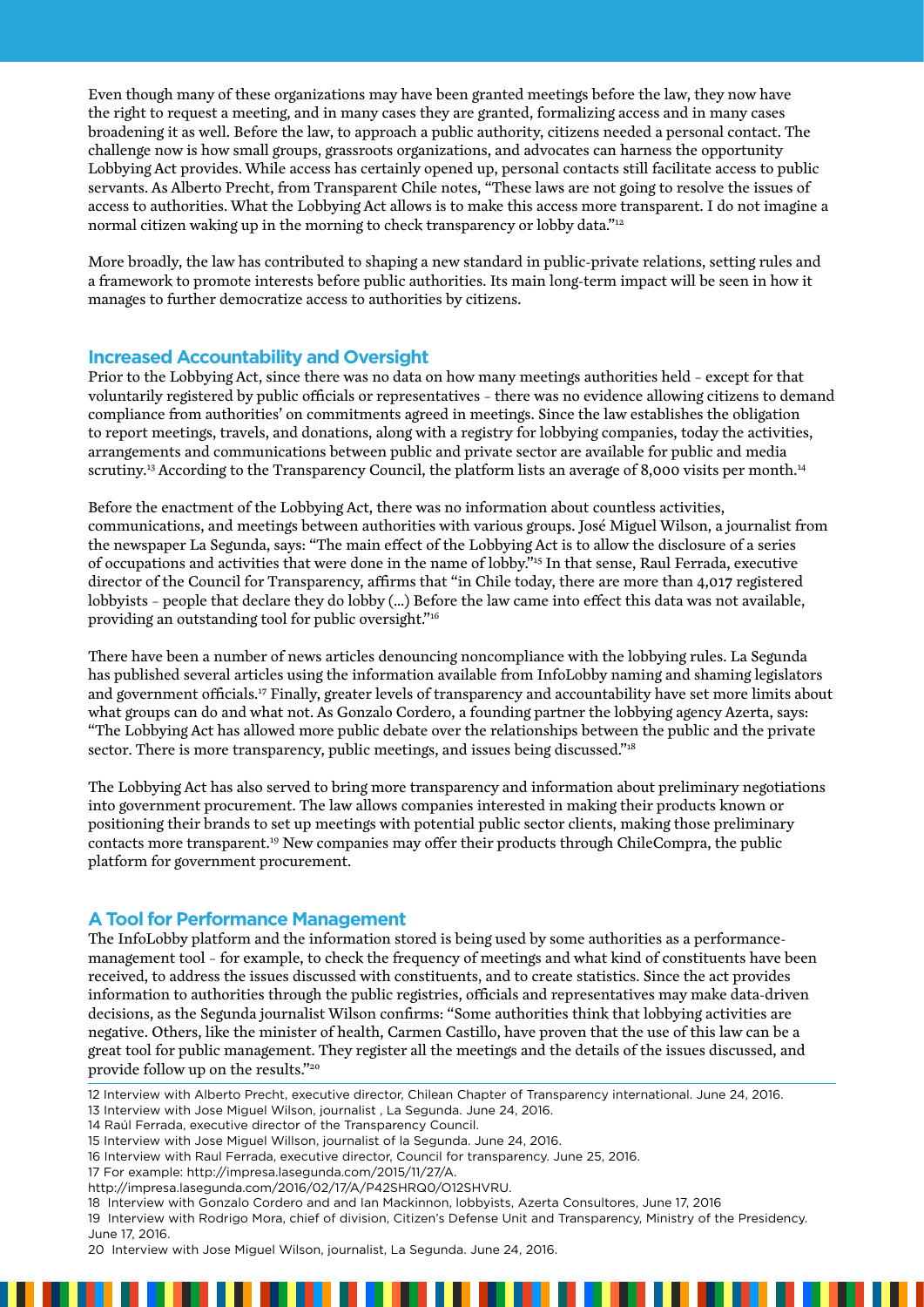Some central and local authorities have also had the political will to use the Lobbying Act as a baseline for better practices and policies. That is the case of the Mayor Juan Pablo Barros of Curacaví, who says: "The definition of lobby in the law is not clearly established. We decided to extend the application of the subjects of the law to all the people that come to our offices. Probably that is not necessary, but we did not want to take any chances."21 This means that they have expanded the scope of the law, imposing transparency and accountability standards to more officials exposed to interest groups.

#### **The Beginnings of Cultural Change**

The introduction of the law has gradually changed the rules of the game for interest groups approaching authorities, and it is changing the public perception of lobbying, leading companies to design strategies and take their relationship with decision-makers (for e.g., health-care companies, insurance corporations, pension funds, energy corporations) more seriously. They are thus adjusting their strategies for approaching authorities, and providing transparency and information regarding activities that were opaque in the past.

According to Cordero and Ian McKinnon of Azerta: "Before the enactment of the law, there was no clear assessment by businesses of the costs and benefits of meetings with authorities. They were used to asking for meetings and using them as relationship-building with authorities. After the law, there is a thoughtful decision on whether you require or not to contact the authority. This is a direct effect of transparency, as you have to acknowledge that your meeting will be public and known by other actors and the market. In summary, the Lobbying Act causes a change in the strategy of businesses with the state and regulators."<sup>22</sup> To the extent that lobbying is done transparently, the activity will be progressively legitimated and thus will shift the paradigm, professionalizing politics.

For instance, the Housing Committee now uses the Lobbying Act to inform applicants and beneficiaries of subsidies. This is critical for Sebastian Soto, former head of the Legal Division of the Ministry of the Presidency. "In first place," he says, "there has been a formalization of the relationship between the state and businesses. By formalizing, I mean the incorporation of transparency and a formal process of contact between them. Secondly, there is a higher standard of what can and what cannot be done, that is clearer than before."<sup>23</sup>

#### **Challenges to Reaching Full Potential**

The differences in the implementation of the law by various public authorities is no doubt an impediment in realizing the full potential of the benefits that the Lobbying Act could bring to society. Some of the ministries that work in some of the most regulated activities are ones that report low numbers of meetings.<sup>24</sup>

The ignorance among certain local governments, members Congress and public servants about the way the law works and how to manage it have led to the law being seen as an administrative burden rather than an opportunity to improve the quality of services to citizens. Grassroots organizations still do not understand the advantages the law offers for enhancing their access to authorities and formulating their concerns. As Senator Felipe Harboe says: "The essence of government is to listen to all the sectors. Some sectors are wrong if they believe they are exempt from the Lobbying Act – for example, the unions. The role of the legislator is to listen to the unions but also to other sectors that oppose them. Then, after considering all the facts, he makes a decision."<sup>25</sup> Finally, there are few activities intended to disseminate the law, and more training programs are required.

Because of the negative perception of lobbying activities, especially after decades without a legal framework, public opinion tends to associate lobbying with influence peddling and other behaviors against the law. As a result, many authorities and organizations have tried to avoid registration. An important issue is the refusal of some civil society organizations to use the law, arguing that they engage in advocacy activities, not lobbying. For example, ANEF, the public employees union, argued that it was not subject to the Lobbying Act since it promoted collective, not private interests. The general comptroller stated that any activity intended to influence in the design, implementation, or evaluation of policies, projects, or programs are subject to the Lobbing Act, without regard to the nature of the organization.26

Finally, there has been limited interest from citizens in monitoring and evaluating effective compliance of the law. According to Wilson: "The law is less known than other transparency regulations, by citizens, media and

- 21 Interview with Mayor Juan Pablo Barros of Curacavi. July 7, 2016.
- 22 Interview with Gonzalo Cordero and Ian Mackinnon, Lobbyists, Azerta Consultores, June 17, 2016.
- 23 Interview with Sebastian Soto, Senior Advisor, Libertad y Desarrollo Institute. June 17, 2016.
- 24 For instance, the Ministry of Justice.
- 25 Interview with Senator Felipe Harboe. July 4, 2016.
- 26 See: [http://www.contraloria.cl/appinf/LegisJuri/DictamenesGeneralesMunicipales.nsf/](http://www.contraloria.cl/appinf/LegisJuri/DictamenesGeneralesMunicipales.nsf/DetalleDictamen?OpenForm&UNID=0B173E5CF01CE40703257F7300651359)
- [DetalleDictamen?OpenForm&UNID=0B173E5CF01CE40703257F7300651359](http://www.contraloria.cl/appinf/LegisJuri/DictamenesGeneralesMunicipales.nsf/DetalleDictamen?OpenForm&UNID=0B173E5CF01CE40703257F7300651359)

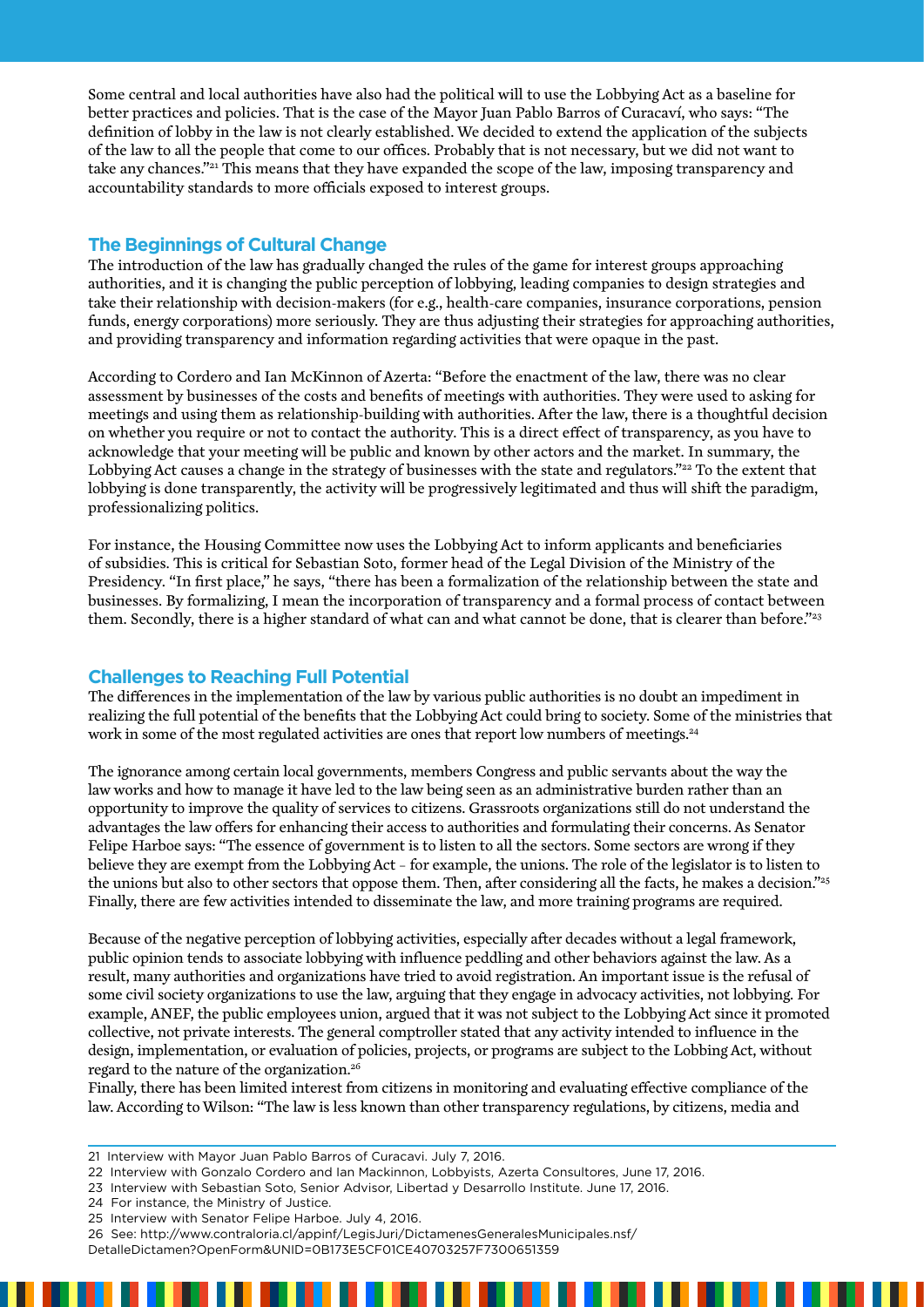some NGOs. More active promotion by authorities of the opportunities and benefits of the law is essential."<sup>27</sup> The media and the NGOs are gradually increasing their use of the platforms and information provided, although the impact is not significant yet.

## **Toward Greater Compliance**

Although the law has passed and implementation has begun, it will be important to consolidate the early gains and ensure progress remains on track for full implementation of the law. It is fundamental that the Ministry of the Presidency promotes the law and requires agencies to implement it. At early stages, this kind of law requires strong commitment from authorities.

"The success of these laws rely on the political will of the actors obliged to follow them," says Alberto Precht of Transparente Chile. "For example, the Minister of Health has one of the most detailed agendas in government and has registered hundreds of meetings. On the other hand, some ministers or congressman appear to have no meetings. That is a breach of the obligations of the law, because that is clearly not possible."28 In this light, it is necessary to give more visibility to the Lobbying Act. The law represents an opportunity for NGOs, grassroots movements, and other groups to get formal access to authorities. Lobbying is not only a matter of big companies. It is fundamental to change the negative perception from some public agencies and authorities, moving from the fear of being exposed as carrying out lobbying activities (a legal activity) to seeing the law as an opportunity to promote equal treatment among citizens, to democratize access and as a performance management tool.

There is also general consensus among stakeholders that the Lobbying Act requires stronger enforcement.<sup>29</sup> To date, the level of compliance with the law by many public agencies and authorities is low, with a tendency to under-report the number of meetings with interest groups. It is desirable a comprehensive audit plan led by the Comptroller General to ensure the compliance of the regulation and penalize law violations. There is no sanction at this point, only recommendations. The penalties established by the law are low in comparison with other transparency and integrity laws such the Transparency Act. Regarding the Congress, the fact that both Senate and Deputy Chamber's Ethic Committees are in charge of the enforcement of the Lobbying Act has resulted in a week monitoring and control. Furthermore, there are some elements of the law itself that need further strengthening. The quality of information reported, reporting of meetings rejected, the threshold amount of donations necessary to declare, and some communications with constituents during field work should be addressed in future amendments to the regulation.

There is also an opportunity to strengthen the role of the Transparency Council as the agency in charge of the InfoLobby platform. OGP's IRM report identified two kinds of oversight. First, oversight of implementation, related to the creation of auxiliary tools to enhance the use of the platform and the website modules. Second, oversight of performance, to evaluate the accessibility to the lobbying platform, forms, and the creation of a registry of active subjects. The InfoLobby platform could also be further improved, for example, by making the information more accessible, open and searchable.

New training programs for public officials, especially those working for local governments and Congress, need to be developed. According to the data available and interviews with experts, there is still a lack of training and capacity building in subnational governments and in Congress for implementation of the law. In other words, the lack of enforcement is not only a matter of willingness of authorities, but also a matter of skills and training of public officials. It is important to close the gaps between central and local governments. The efforts made by the Ministry of Presidency to fund the platform for local governments are a remarkable example. This ministry made the platform available not only for the central government, but also for subnational governments to ensure equal access to the same platform. Otherwise, it would have been quite difficult for some local governments to fund and implement their own platforms to allow citizens to request meetings.

Increasing commitment of NGOs, unions, and civil society organizations in adopting and subjecting themselves to the law will improve its standing. As more organizations that advocate for collective or private interests are willing to act under the law, the Lobbying Act will gain legitimacy. At the same, civil society organizations can play a crucial role as data intermediaries in helping citizens understand the significance of the information being released (or not) and using it in their advocacy activities. Similarly, the media can play a crucial role in influencing public opinion on the decision-making process and the factors that influence authorities by showing how the regulation of lobbying activities is working out. Reports on enforcement, rankings of authorities for best implementation, the number of meetings, and other news about the law will contribute to creating more awareness among citizens.

27 Interview with Jose Miguel Wilson, journalist, La Segunda. June 24, 2016.

- 28 Interview with Alberto Precht, executive director, Chilean Chapter of Transparency international. June 24, 2016.
- 29 All interviewees agreed that enforcement of the Lobbying Act was lacking.